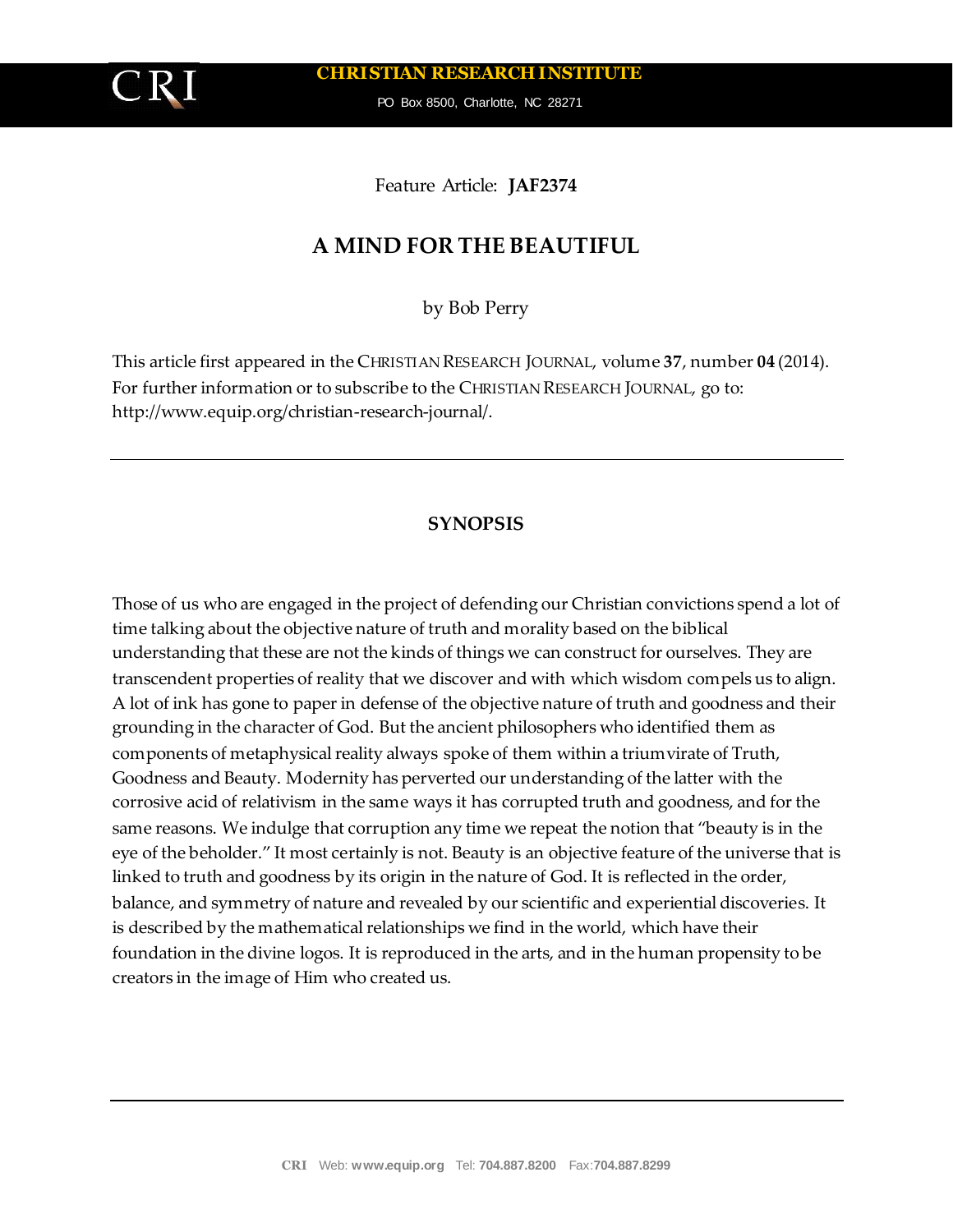"Beauty is in the eye of the beholder." That is what we are told, and it seems to make sense. All of us are attracted to different kinds of art, different-looking people, different colors or sounds. But when we say this, we have to recognize that, in the modern sense with which we use the word "beauty," our claims are not really claims about the things in question. They are claims about our *reaction* to the things in question. In other words, they are really saying something about us as subjects and how we are attracted to things. Beauty, in other words, has come to be all about what we personally find appealing.

It has not always been that way.

When the premodern philosophers talked about beauty, they had a far different idea in mind. To the Greeks, beauty was a property held by objects that displayed a sense of symmetry, order, balance, unity, and proportion. Plato saw beauty as the highest level of perfection of these in his forms. The Greek root for the word that came to be translated as "beauty" was *hora*, from which we have derived the word *hour*, because there was also a sense of timing in the concept and thus an accompanying inference to its *telos*—the purpose for which the object existed.

Think of a flower. The ancients not only saw beauty in the symmetry of the flower's petals or the vivid colors it displayed but also recognized that these properties became most prominent when the flower reached its prime—when it bloomed. In the same way, fruit was beautiful when it ripened. A mature woman was beautiful, and a young girl was beautiful, each in a way that fulfilled their purpose for that respective stage of their existence.

The ancients identified the presence of absolute *truth*, *goodness*, and *beauty* as foundational to the structure of reality and co-related in the concept of the *logos*, where *logos* was rich in meaning and included reason, choice, reflection, calculation, inquiry, and a relational harmony between belief and actuality. In short, it was a "notion encompassing the entire life of the mind" and the outward form by which an inward thought is expressed.<sup>1</sup> But the Greeks understood the *logos* as an impersonal force. It wasn't until the apostle John linked it to the second person of the Trinity that Christianity enriched the concept of the *logos* by connecting it—and the truth, goodness, and beauty that had long been associated with it—to the mind of God. On the Christian view of the world, beauty is a reflection of Him.

In the *Summa Theologica*, Thomas Aquinas expounded on this idea by defining beauty as "that which gives pleasure when seen," where "seeing" was not the simple passive beholding of an object we equate it with today, but active contemplation.<sup>2</sup> In other words, the premodern view of beauty was not reached through a subjective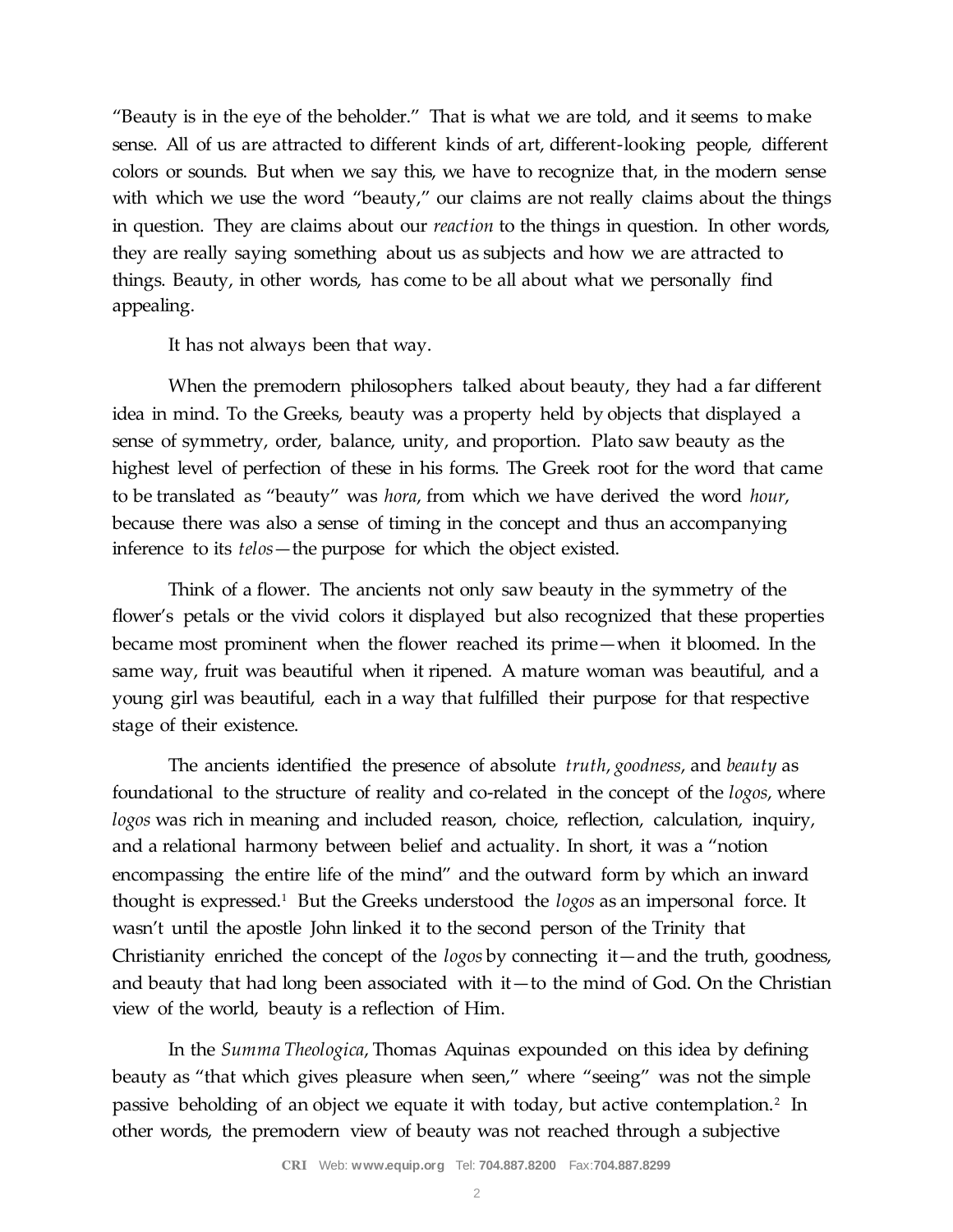feeling about something, but in obtaining knowledge about its objective reality. Beauty was a feature of objects in the world that humans observed, recognized, and could also mimic through various forms of expression. Art that captured the essence of a natural scene, or of the human form, was beautiful when it succeeded in doing so. The harmonies of a musical composition were beautiful. The beauty of a story resided in its lessons about truth and reality and was demonstrated through the *pathos* and *ethos* of its deliverer. The architecture of a Gothic cathedral was beautiful because it directed our eyes and thoughts toward God.

Today we have completely corrupted this understanding of beauty. Just as with truth and goodness, relativistic modernity has turned the classical understanding of beauty exactly on its head. In order to grasp its objective nature, we have to recognize that our being attracted to something is not what makes it beautiful. We are wired to resonate with beautiful things. Beauty is a resident feature of objects that we find built into the fabric of the universe itself.

### **BUILT-IN BEAUTY**

Scientists of all stripes recognize the intricate, *anthropic* connections that exist between characteristics of the universe that have to be just right to allow for life, and to sustain life, anywhere within it. While theists attribute these elements of physical reality to the work of an intelligent mind, materialists go to great lengths to explain them away. But no one denies that these intricate interrelationships exist in the natural world. These, and the metaphysical realities that complement them, allow us to describe, trust, and predict nature's workings through our methods of scientific discovery. Since mathematics is the language of science, it is telling that mathematicians share a history of uncovering eerie proportional "coincidences" that keep recurring in the natural world.

One of the most prevalent of these is the "Golden Number," *Phi* (1.618). This ratio, and the aesthetically pleasing *Golden Triangle* derived from it, shows up not only in the features of human faces but also in human-designed objects that are pleasing to look at, such as the commonly accepted shapes of rectangles used to frame pictures, or the triangular sides of the Great Pyramids. Humans incorporate this ratio into their designs in the deliberate attempt to imitate its appearance in the natural world. It shows up in such disparate locations as math's infamous *Fibonacci Sequence*, in the spirally expanding geometry of the chambered nautilus shell, in the similarly appealing geometry of flower petals, in progressive patterns of bee reproduction, or in the famously "perfect" proportions of DaVinci's *Vitruvian Man*. In other words, this mathematical concept is not just a feature of our natural world; it is also a trigger that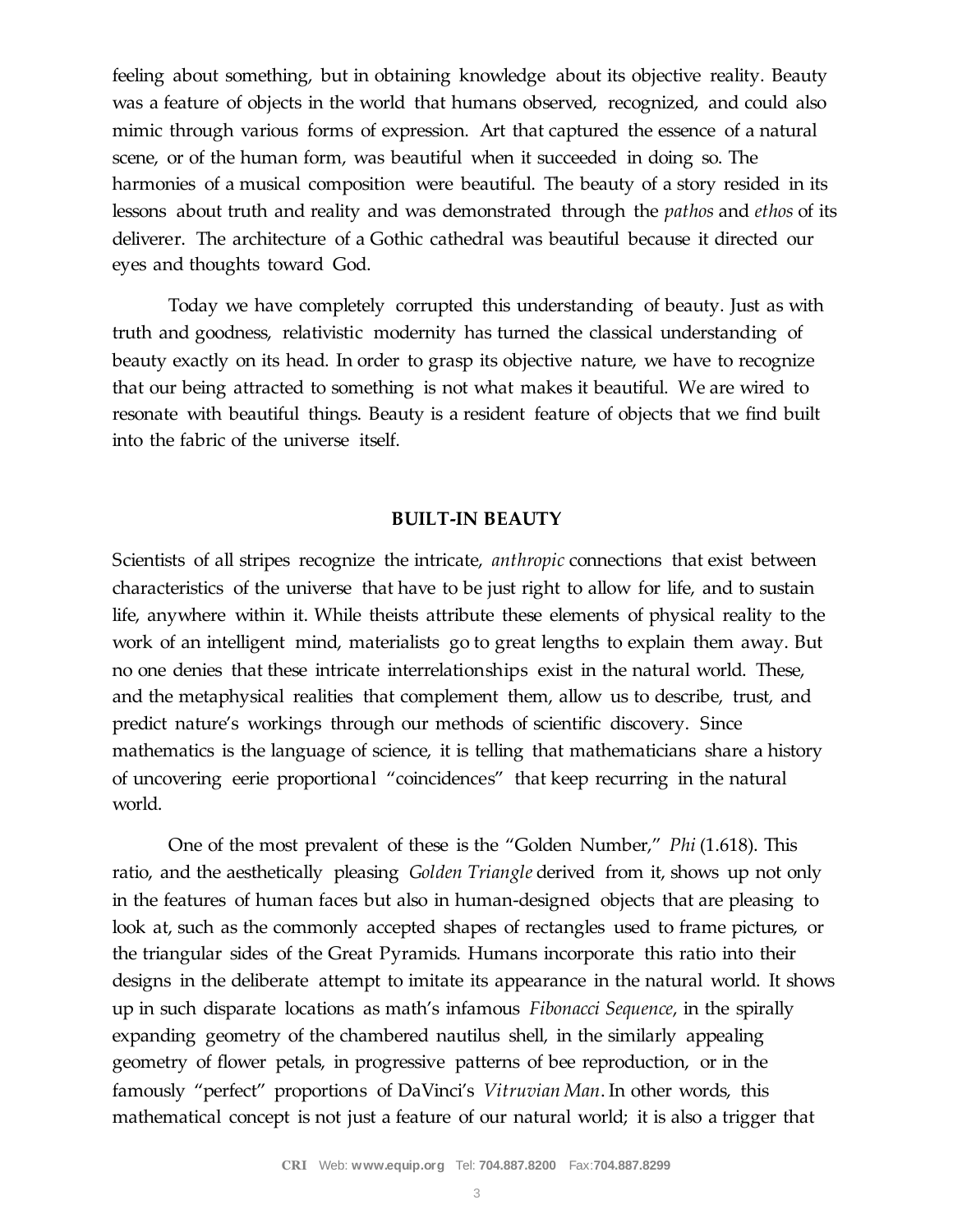invokes a sense of pleasure in us when we see it. It is built into the creation and we are wired to recognize it as beauty—even if we can't say why.

Galileo Galilei is reported to have said, "Mathematics is the language with which God wrote the universe." On a theistic understanding, Galileo's connecting mathematics to beauty makes perfect sense. Leonhard Euler quantified the idea that mathematics has divine origins when he, upon discovering his infamous "Identity Equation"  $[e^{i\pi} + 1 = 0]$ , labeled it as proof that God exists.

One does have to wonder why three seemingly unrelated numbers ( $\pi$ , the ratio of a circle's circumference to its diameter; **i**, the imaginary number and the square root of -1; and **e**, the natural logarithm so prevalent in calculus, probability, and limit theory) would have such an elegant relationship to one another. These are irrational numbers, not invented by mathematicians, but *discovered* by them as constantly popping up in every mathematical and scientific nook and cranny they explore. Indeed, physicist Richard Feynman called Euler's identity equation "the most remarkable formula in mathematics."<sup>3</sup> Even the renowned atheist Bertrand Russell expressed a sense of awe toward mathematics, which

*rightly viewed, possesses not only truth, but supreme beauty—a beauty cold and austere, like that of sculpture, without appeal to any part of our weaker nature, without the gorgeous trappings of painting or music, yet sublimely pure, and capable of a stern perfection such as only the greatest art can show.* The true spirit of delight, the exaltation, the sense of being more than Man, which is the touchstone of the highest excellence, is to be found in mathematics as surely as poetry (*emphasis added*).<sup>4</sup>

The beauty with which mathematics describes the world is astounding in itself, but it doesn't stop there. There is also a relationship between the language God uses in nature and the ways in which it connects with our hearts.

## **RESONANT BEAUTY**

The philosopher Leibniz understood mathematics and music to be interrelated when he described music as "the pleasure the human mind experiences from counting without being aware that it is counting."<sup>5</sup> But music has a way of moving more than just our feet to the beat of a song. It can stir our souls. Tradition has it that when Handel was composing his epic *Messiah*, one of his servants walked in on him while he was writing the famous "Hallelujah Chorus." The composer was weeping. Handel is said to have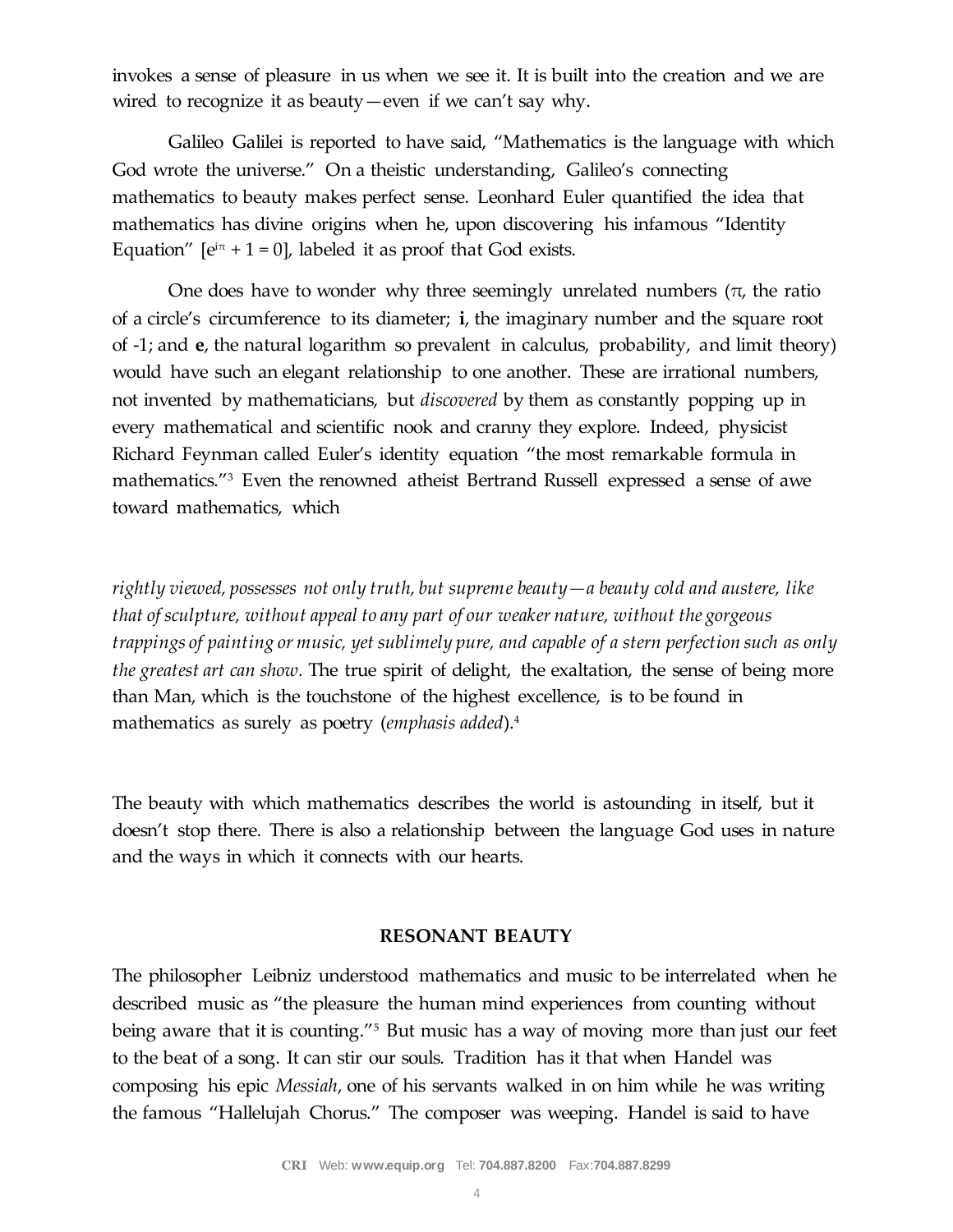remarked, "I do believe I've seen the gates of Heaven." He was not the only musician to have connected music with divinity. Music analyst Lauren Green has even written "a theoretical essay about the connection of music, physics, and faith." How in the world could one connect those three topics in any way? Green explains that in music "you have a fundamental note that has overtones [that] are created when a string vibrates...according to a mathematical equation related to the fundamental note. These overtones help form the harmonic series, or the major scales... [Handel] tempered the scale so that every note is the same distance apart...[and therefore] glorifies the tonal center."

Glorifying the tonal center is not confined to just music. Green continues, "If you go to psychologists they will tell you that in man's innate nature he needs to glorify, he needs to worship and pour out his soul into something outside of him. Music creates this opportunity, not just because it creates these tonal centers, because it's vibratory. It resonates within us. Even if you're deaf, it still resonates."<sup>6</sup>

Green's description of our being "tuned in" to musical harmony confirms its objective nature and lays waste to the modern notion of subjective beauty. Ken Myers decries the same notion elsewhere:

*To an earlier age, our contemporary idea of complete relativism in musical judgment would have seemed nonsensical. One could no more make valid* individual judgments *about musical values than about science. Music was no more "a matter of taste" than was the orbit of the planets or the physiology of the human body. [Since] Plato...music was understood to be based on natural laws, and its value was derived from its capacity to frame and elaborate these laws in musical form. Its success was no more a matter of subjective judgment than the laws themselves* (*emphasis added*).<sup>7</sup>

The God-glorifying nature of music is just one of the many forms in which beauty is manifested in our world. We are enchanted by the symmetry, form, and vivid colors of a butterfly, by the color and immensity of a rainbow, by the power and majesty of a grand landscape. These kinds of things can elicit involuntary reactions in us when we experience them. They can take our breath away. They can make our feet start tapping. They can bring us to tears. They are the kinds of things that add fulfillment to our lives by inspiring us to think *outside* ourselves.

## **BEAUTY REFLECTORS**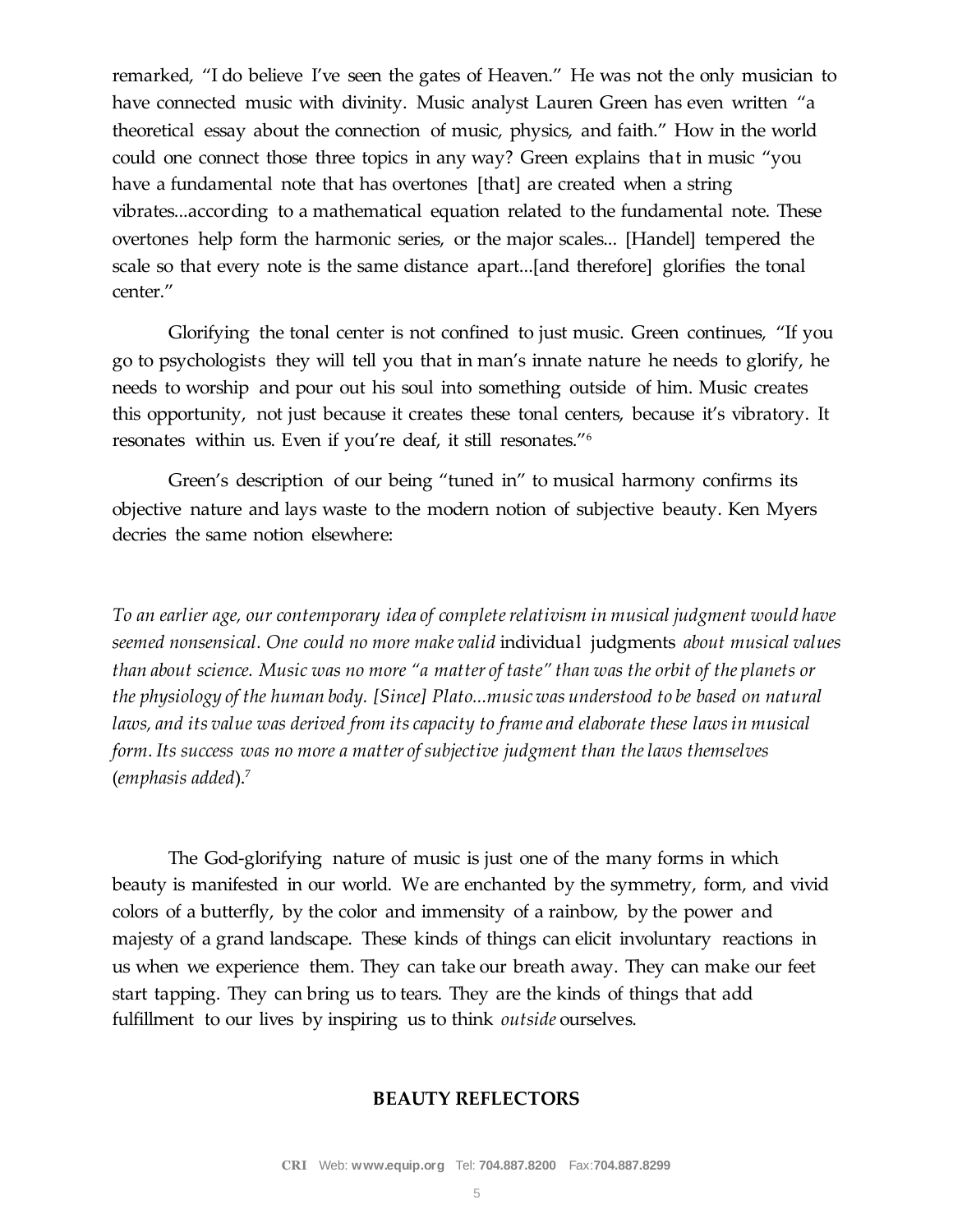This aspect of our nature is one thing that makes human beings the most unique creatures on the planet. While more advanced animals may seem gripped by beautiful displays of nature, no other creature shows any inclination for demonstrating a pure appreciation for beauty in and of itself. But our awe for the beautiful extends beyond passive appreciation and into an active proclivity to reproduce replicas of what we observe in the creation. It is one characteristic of being made in the *image of God* that we want to be creators ourselves. If the world we inhabit is thick with a beauty that quite literally resonates within us, it makes sense that we should expect to be beauty seekers and reproducers.

The Bible itself refers to humankind as God's "workmanship" (Greek: *poiema*) in the same way one would refer to the beauty in a work of art.<sup>8</sup> As the Grand Artisan's creative masterpiece, it is incumbent on us to take our apprenticeship seriously. Even the most devoted Darwinian anthropologists agree that one of the signs of the rise of modern humanity is our propensity for creativity and artistic expression. This, G. K. Chesterton once noted, exposes the fact that the difference between man and beast is not only in degree, but in kind: "[Monkeys] do not arrange the sticks into intricate patterns simply so they can sit back and lose themselves in contemplation of their symmetry....Man is the only one of the physical creatures with enough of a self to want to sign his name; art is his signature, and he gets it from the greatest Artist of all."<sup>9</sup>

Human artistry comes in many forms, from the expression of the beauty in the written word to the awe- inspiring sculpture of Michelangelo's *Pieta* or the ceiling of the Sistine Chapel; from the flying buttresses of a medieval cathedral to the layout of your computer's motherboard. But the beauty in our creativity is not limited to paintings and musical scores, and it is not simply for the sake of our enjoyment. It is an expression of worship. Anthony Esolen describes the high school in his hometown as having "had a tower and a belfry....There was an embrace of beauty. The tower could not be justified on grounds of sheer utility, unless we remember that without beauty the human being starves and shrivels....But the beauty wasn't merely decorative, like a patch of flowers planted here or there. It was, visually and formally, the building's orientation and pinnacle. *It was a building for people who have souls. It pointed towards the heavens*" (emphasis added).<sup>10</sup>

Seen in this light, it is instructive that "technology" is a combination of two Greek words: *techne* (craftsmanship, craft, or art) and *logos*. Technology is the term we use to describe the processed product of human creativity. Though we tend to think of technology in sterile, mechanical terms surrounding the manufacture of things that simply help make tasks easier to accomplish, the origin of the word has an *artistic* connotation. Aristotle said that "art is about making, and that the question of what one should make is always superior...to the question of how to make it."<sup>11</sup> He was also quick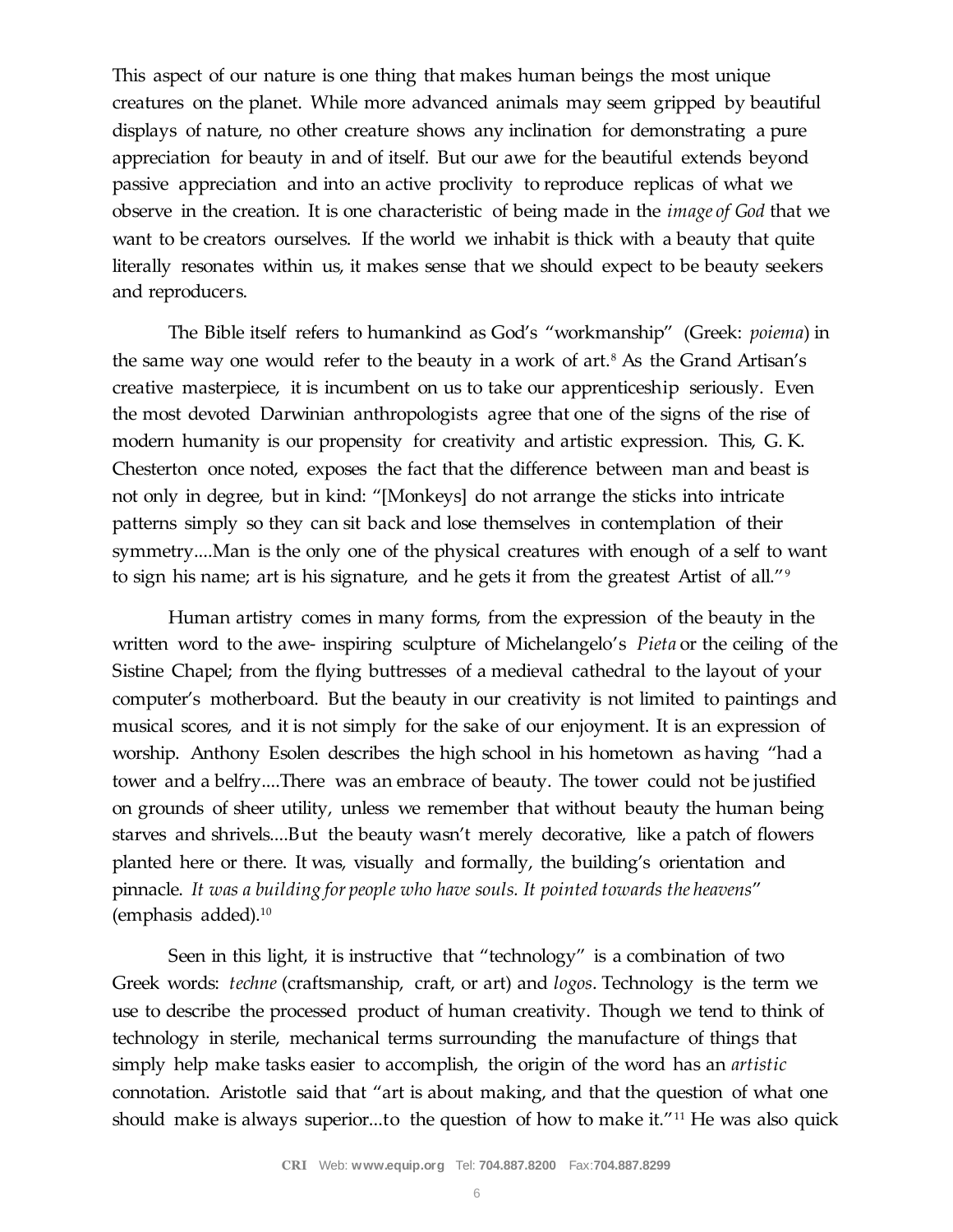to recognize that, by its very nature, *techne* is an admission that human artistry is imperfect in its ability to imitate nature itself.

Consider the Wright brothers, whose life mission is a testament to this fact. When the Wrights decided that they were going to design a flying machine, it didn't take them long to decide where to begin the process. They spent untold hours observing birds. It was during those observations that Wilbur noticed something in the flight of a pigeon: "There is no question in my mind that men can build wings having as little or less relative resistance than that of the soaring birds. The bird's wings are undoubtedly very well designed indeed, but it is not any extraordinary efficiency that strikes with astonishment but rather the marvelous skill with which they are used."<sup>12</sup>

As a result of their observations, the Wrights were not the first to build a flying machine; they were the first to discover a way to *control* a flying machine, even if they did so with less grace than that which we see in the flight of a common pigeon. Their insight connected an appreciation for the beauty found in nature with the human aspiration to design and craft imitations of the Designer's work.

#### **THE END OF BEAUTY**

Beauty reveals purpose that oozes from the objects of the Designer's innovations. It is a flashing beacon that ignites our passions. We see it in the world around us, no matter where we look. Unfortunately, modernity's subject-centered view of beauty has deadened our awareness of it and therefore undermined our capacity for appealing to beauty apologetically.

While we have good reason to address the lack of respect for truth and goodness in our culture, it seems that we are less adept at understanding the nature of that same culture's lack of respect for beauty. But all the most profound realities in this life have their basis in one of these three or their combination. Even our technological gadgetry owes its design to the mathematical order, trustworthiness, and beauty of the Grand Designer's mind. This should drive us to honor the beauty in this creation with all the respect and reverence it deserves. It should also affect our apologetic by allowing a broader method of appeal for those who have been distracted by the culture into embracing a relativistic view of truth and morality.

It used to be that many of the greatest innovators in human history were driven by their Christian convictions. Today it seems that the descent of many within the arts into meaningless or depraved forms, and the sterile scientism in much of our cultural approach to technology, can only be repaired by rejecting this vacuous, subjective view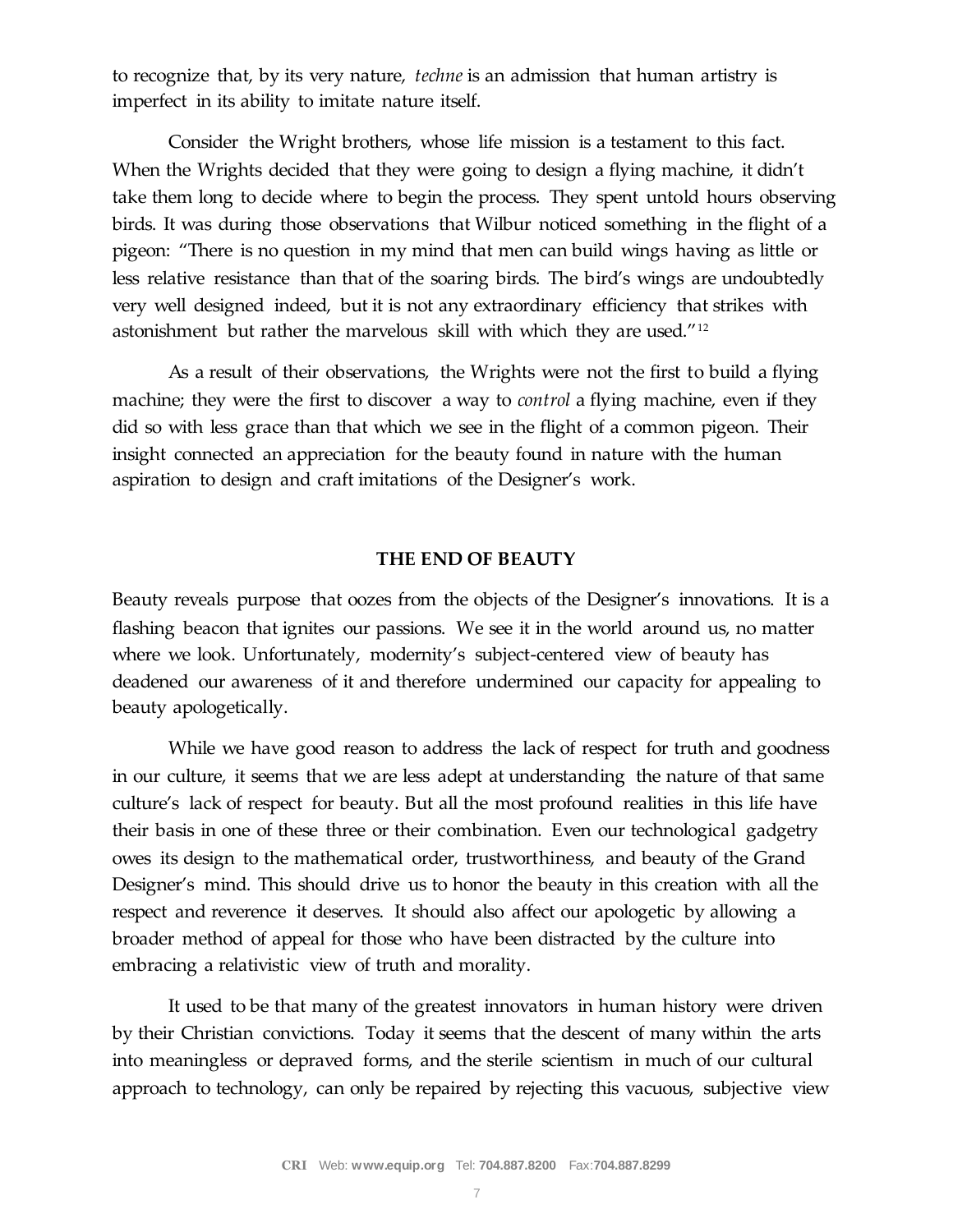of beauty. In its place we need an active attentiveness toward the Creator's hand in the world that we honor with the work of our hands.

Beauty's power resonates involuntarily within each human heart and therefore offers a complementary apologetic strategy that can help to overcome the culture's volitional resistance to truth and goodness. The thoughtful use of story, imagery, rhythm and lyrics, art, and architecture is a way to rekindle an awareness of beauty's objective nature by overpowering the emptiness of postmodernity. It is a way to challenge and feed the human imagination and thereby reach the skeptic's heart.

Our call is greater than just to appreciate the beauty in this world. If we really believe we are made in the image of our God, that fact lays a great responsibility on Christians to be the best musicians, artists, authors, scientists, and inventors—the best representatives and recreators of beauty that human beings can be. In our effort to do that, we are best able to reflect the beauty and majesty of the Maker in whom we live, and move, and have our being. If we are to be consistent in painting a biblical picture of reality about the world we inhabit, we have an obligation to paint that picture with a brush that is dipped in the objective paint of a godly view of beauty.

**Bob Perry, M.A.** (Christian apologetics) Biola University, is a speaker with the Life Training Institute and *CrossExamined.org*. Access his website and blog on Christian worldview issues at http://truehorizon.org.

#### **NOTES**

- 1 William Dembski, *Intelligent Design* (Downers Grove, IL: InterVarsity Press, 1999), 227–28.
- 2 Thomas Aquinas, *Summa Theologica* (II-I, Q. 27, Art. 1).
- 3 Robert C. Crease, "Equations as Icons," *Physics World*, March 1, 2007; available at http://physicsworld.com/cws/article/print/2007/mar/01/equations-as-icons.
- 4 Bertrand Russell, *Mysticism and Logic* (New York: Longmans, Green, and Co., 1919), 60.
- 5 Stratford Caldecott, *Beauty for Truth's Sake: On the Re-enchantment of Education* (Grand Rapids: Brazos Press, 2009), 30.
- 6 Marvin Olasky, "God's Hand Is in It," *World*, December 19, 2009, 31, available at: http://www.worldmag.com/2009/12/god\_s\_hand\_is\_in\_it.
- 7 Ken Myers, "Musical Reprise," *Touchstone*, March/April 2010, 11. Myers quotes music critic Julian Johnson from his book *Who Needs Classical Music? Cultural Choice and Musical Value*  (New York: Oxford University Press, 2002).
- 8 Ephesians 2:10 (NASB).